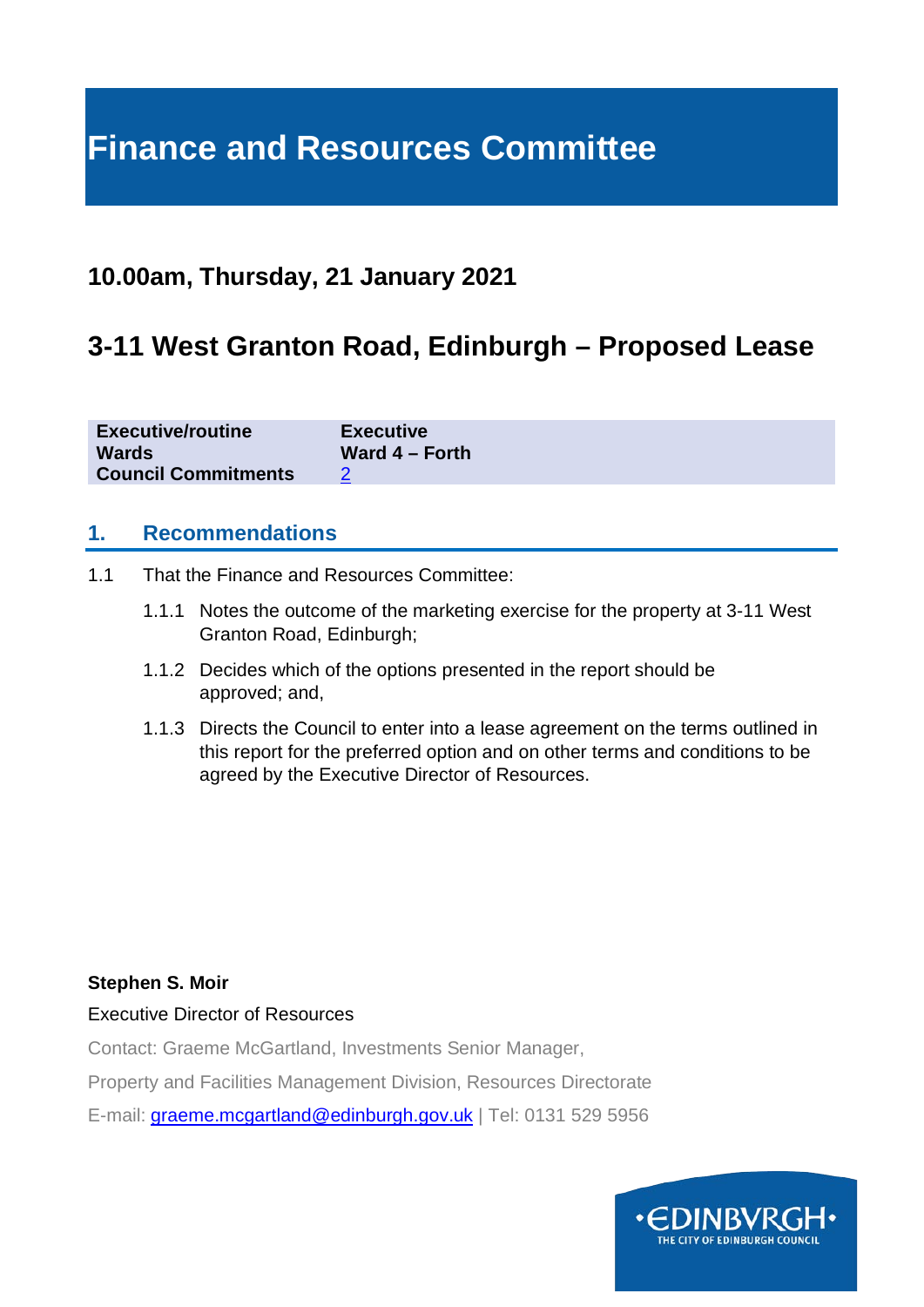**Report**

# **3-11 West Granton Road, Edinburgh – Proposed Lease**

### **2. Executive Summary**

2.1 The former school at 3-11 West Granton Road was most recently used as a Youth Centre before being vacated. The property was subsequently marketed with offers invited for a lease of the building. This report outlines the four bids received and seeks a decision from the Committee on the preferred option.

#### **3. Background**

- 3.1 The property at 3-11 West Granton Road is a former Victorian School located close to the junction with Granton Square. The building extends to approximately 479 sq m (5,160 sq ft) as shown shaded pink on the attached plan.
- 3.2 The building was most recently used as a youth centre until being vacated in 2019. Initially, several parties showed an interest in the property without an occupier being secured.
- 3.3 A formal marketing exercise was progressed in February 2020 but was subsequently put on hold for several months until the Covid-19 pandemic lockdown restrictions were relaxed.
- 3.4 In total,10 viewings of the property were held with a closing date was set on 30 November 2020.

#### **4. Main report**

4.1 At the closing date four bids were received, which are summarised in the table below, together with further detail taken directly from the bids summitted at the closing date: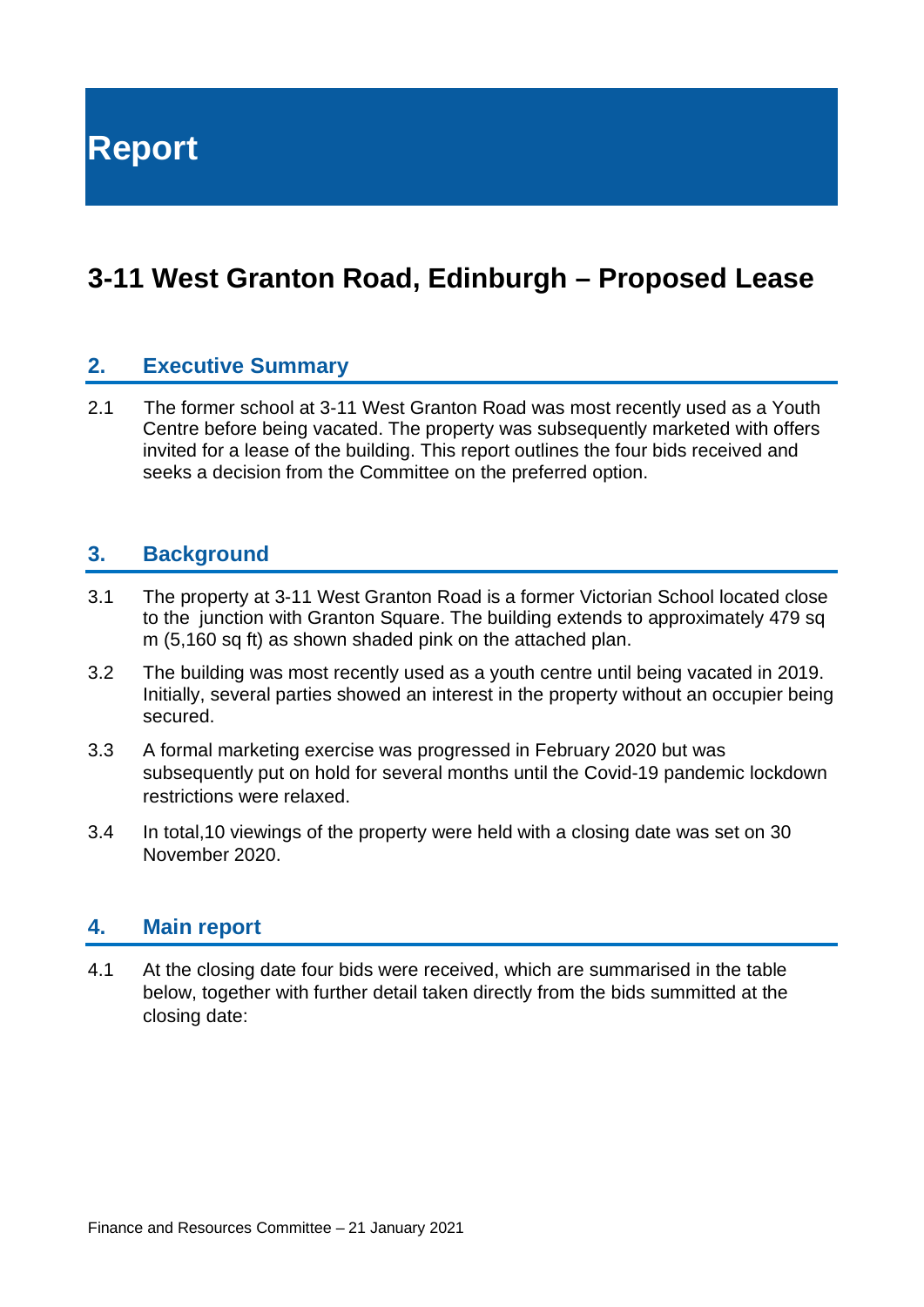| <b>Bidder</b>                     | <b>Lease Terms</b>          | <b>Proposed Use</b>         |
|-----------------------------------|-----------------------------|-----------------------------|
| <b>Liminal Space</b>              | 20-year lease, rent £31,000 | <b>Community Arts Space</b> |
|                                   | per annum                   |                             |
| <b>Scottish Turkey Solidarity</b> | 30-year lease, rent £5,000  | Establish a community       |
| Foundation                        | per annum                   | centre to include a food    |
|                                   |                             | bank, soup kitchen and      |
|                                   |                             | citizens advice bureau and  |
|                                   |                             | youth centre                |
| <b>Empty Kitchens Full Hearts</b> | 3-5-year lease, rent £1 per | For food production,        |
|                                   | annum                       | distribution, training,     |
|                                   |                             | education and to tackle     |
|                                   |                             | issues of food poverty and  |
|                                   |                             | food waste                  |
| Al-Huda Trust Edinburgh           | $N/A$ – Trust seeking to    | To be used for religious    |
|                                   | purchase                    | education and community     |
|                                   |                             | services                    |

#### **Liminal Space**

- 4.2 Liminal Space is a newly formed charity whose purpose is to facilitate arts classes and workshops for the general public; to run programme and exhibitions and events exploring art, craft and design; and to provide workspaces for artists and craftspeople. While the charity has been newly formed, the entity has been in operation for over eight years known as the Mud Station Pottery with a base at Montrose Terrace and Craftotheque based at St Margaret's House.
- 4.3 The charity consists of six individuals and intends to raise revenue to meet its financial obligations principally by renting workspaces to artists and craftspeople who will, in turn, run a regular programme of workshops some of which will be charged.
- 4.4 The charity also intends to create the following community assets: a fully equipped pottery studio, with resources for teaching, an analogue photography darkroom, a makers' space with an on-site tool library, a curated gallery space and a community café.

#### **Scottish Turkey Solidarity Foundation**

- 4.5 The Foundation is a registered charity which aims to bring the Turkish and Scottish communities together as well as providing activities for all age groups in the local community.
- 4.6 The Foundation intend to provide the following services: food bank; soup kitchen (providing free food for those in need, citizens advice bureau; youth activity group; and, coffee mornings and classes (e.g. exercise, baking, sewing).
- 4.7 They have been active in Edinburgh for 15 years and have currently no property base. The bid confirms that they have funds to refurbish the property.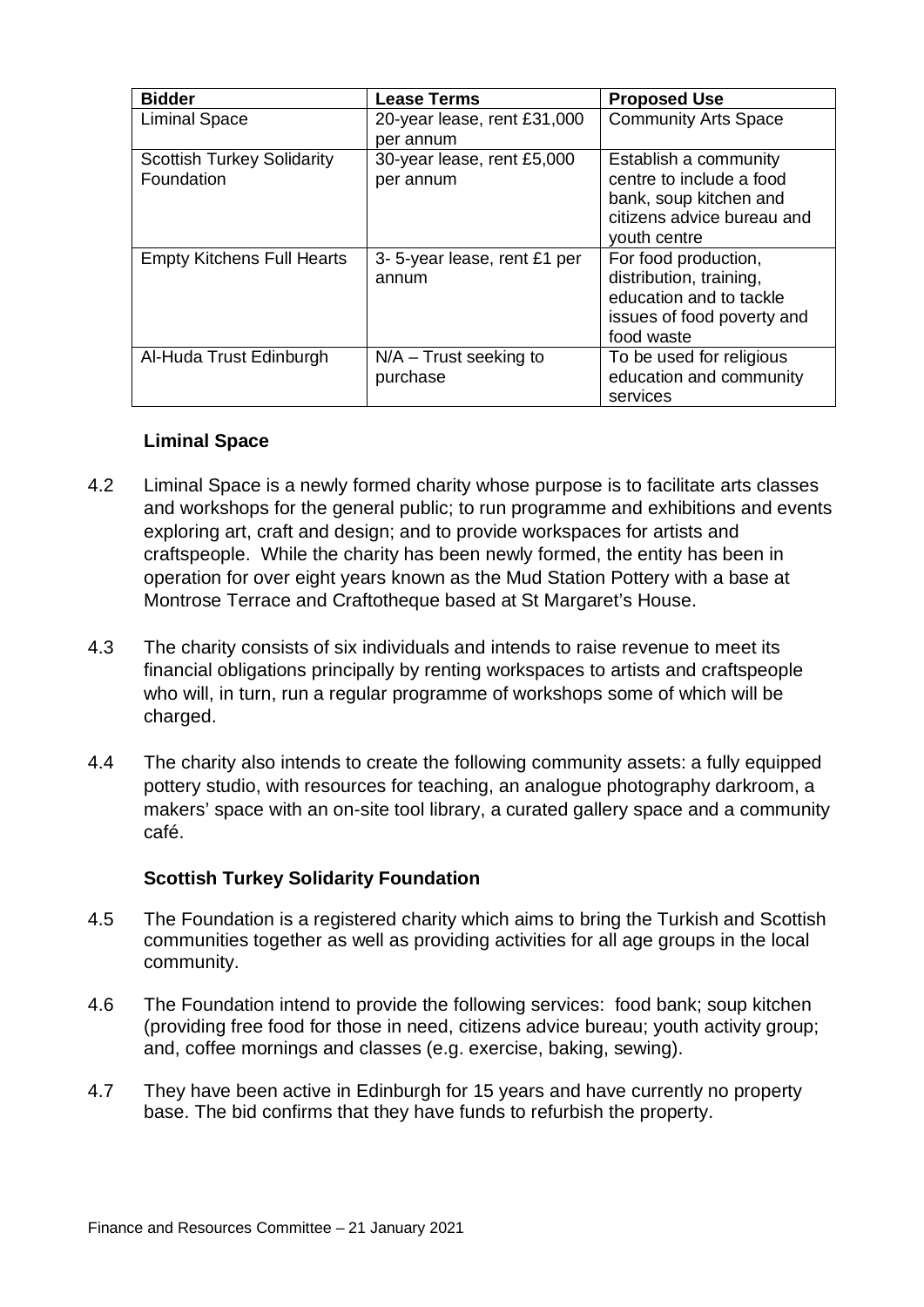#### **Empty Kitchen Full Hearts**

- 4.8 Empty Kitchens/Full Hearts is a volunteer movement that was set up during the Covid-19 pandemic to address the issues of food poverty and food waste.
- 4.9 Food donations are received and converted into packs for distribution throughout Edinburgh. In the first 9 months of operation 320,000 meals have been distributed. Much of the ingredients in the meals that have been provided are created from food that would otherwise be sent to landfill with the carbon saving estimated at 250 tons of CO2. There has been a 5.5% weekly increase in demand
- 4.10 Currently the operation runs from a temporary base at Thomas Morton Hall. However, the increase in demand has caused significant growth resulting in the need for larger permanent premises. The bid is predicated on the opportunity to bind their service to the Council's commitment to act upon the recommendations of the Edinburgh Poverty Commission.

#### **Al-Huda Trust Edinburgh**

- 4.11 Al-Huda Trust is a charity that was established in 2016 with the aim of servicing the local community through the provision of religious education and community services. The community consists of 500 members within North West Edinburgh, originating from a wide range of countries.
- 4.12 The intention is to create a mosque and community centre with the aim to bring all people together, regardless of faith or background, and build unity in the community. The space is to be used for individual and congregational worship and as a community. The centre would provide classes (religion, language, social clubs for the elderly, keep fit etc), local support and public/community advice, particularly to those members of the community whose first language is not English who may need general support in tackling social engagement
- 4.13 The charity wishes to purchase the property albeit the bid does not offer a purchase price but commits to providing paying full price in the future.

#### **Conclusions**

- 4.14 Each of the proposals provide wide and varying community benefits together with variations in terms of the length of lease term and financial benefit. Liminal Space is the only offer with a commercial rent and while the Al-Huda Trust is seeking to acquire the property and pay for it in the future, they have not indicated how this can be achieved. All the offers have indicated that they are capable of meeting the obligations of their bid.
- 4.15 The Committee is reminded that a lease at less than market value is justified when additional benefits empower communities and align with local and national priorities to enable the delivery of Best Value across the public sector as a whole. The benefits should also contribute to an authority's policy objectives and local priorities.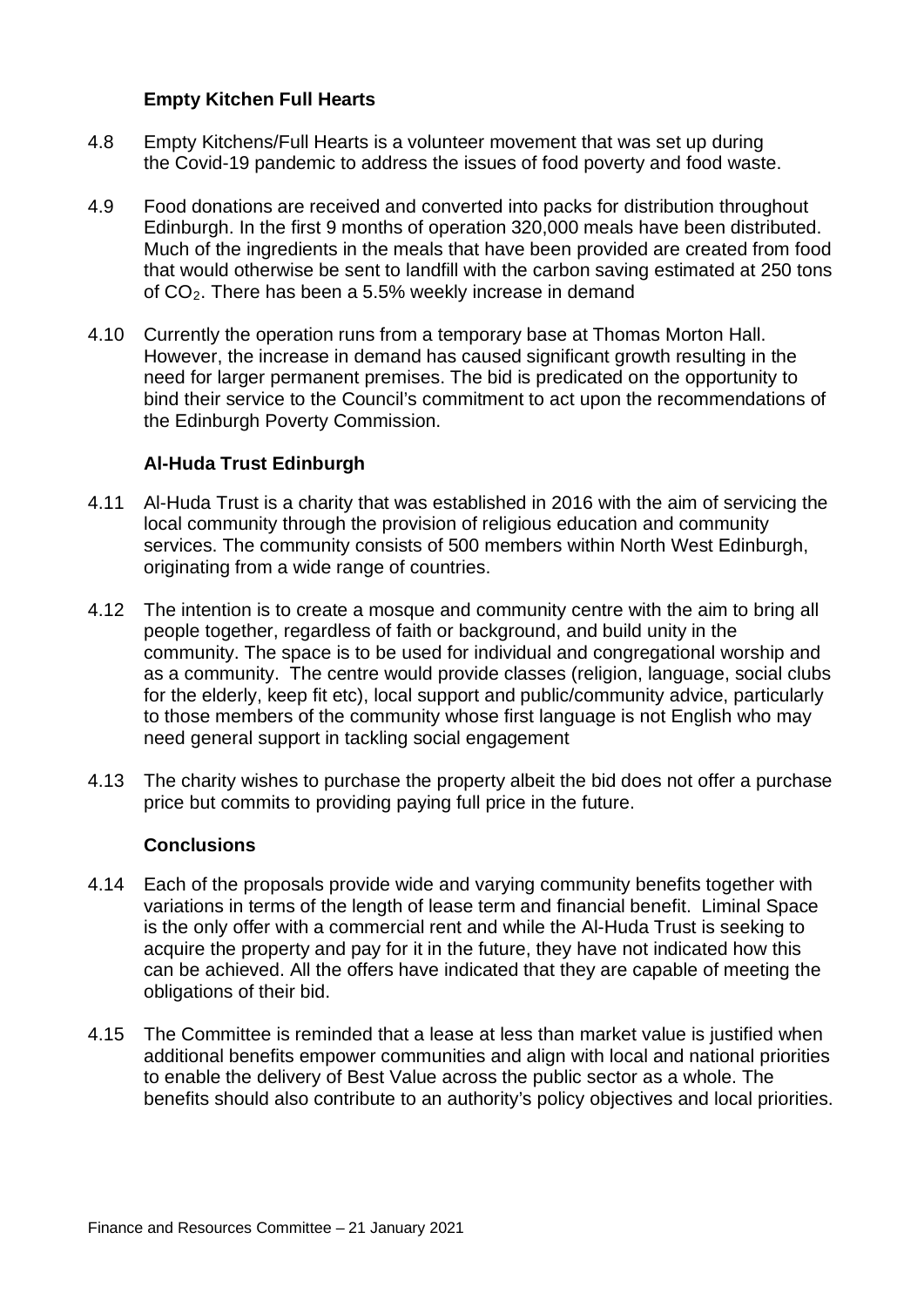# **5. Next Steps**

5.1 Following a Committee decision, Legal Services will be instructed to progress the preparation of a new lease with the preferred option.

## **6. Financial impact**

6.1 The financial impact, in terms of rent received to the Council depends on the preferred option of the Committee. The property has not previously been rented on commercial terms. In each case, a vacant building will be brought into operational use which will alleviate Council holding costs.

### **7. Stakeholder/Community Impact**

7.1 Ward members have been made aware of the recommendations of the report.

## **8. Background reading/external references**

8.1 Not applicable.

#### **9. Appendices**

9.1 Appendix 1 – Location Plan